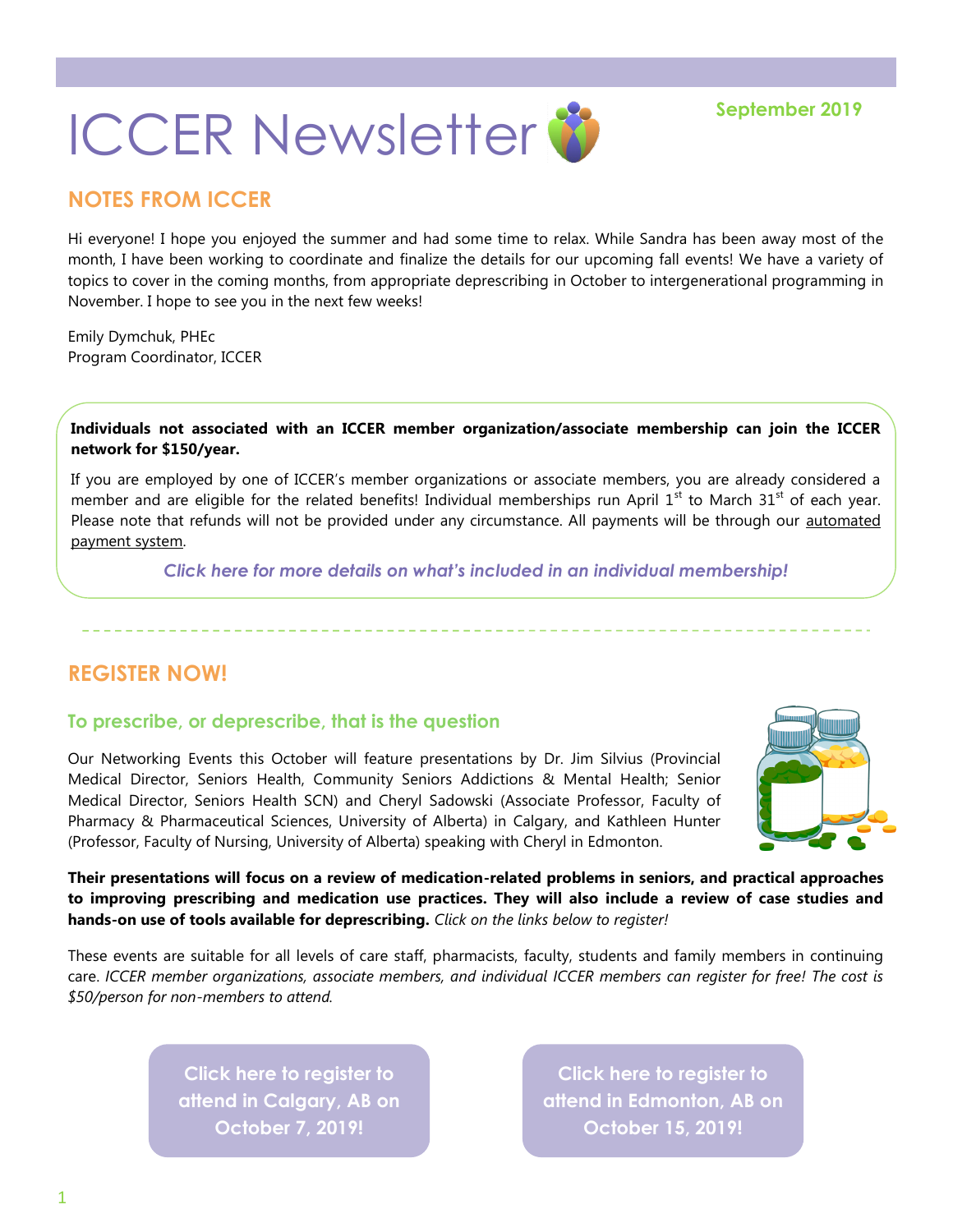# **REGISTER NOW! CONT'D**

#### **Collaborative Practice Discussions**

In October we will be discussing the implementation of automated records and how the process has impacted communication, workflow, and ultimately resident care. Although organizations are at different stages of implementation and some are still paper-based, these sessions provide opportunities to learn from those who are further along in the process and discuss successes, challenges, and strategies for improvement.

Those attending also have the opportunity to tour Silvera's Willow Park on the Bow and CapitalCare Lynnwood!

- **October 1, 2019—Edmonton**
- **October 8, 2019—Calgary**

*Remember—The Collaborative Practice Discussions are only open to ICCER's organizational members!* **If you are interested in attending, please contact Emily Dymchuk** ([emily@iccer.ca](mailto:emily@iccer.ca) or 780-248-5634).

## **SAVE THE DATE!**

#### **Education Event—Intergenerational Programming**

We are holding our annual education event on **November 12, 2019**. We will be focusing on Intergenerational Programming. This topic was of interest at our Innovation Day back in April, so we thought it was a good opportunity to explore further. We will feature speakers from Age Friendly Edmonton, CapitalCare, Sherwood Care and LINKages! Note: This event will have main sites in both Edmonton and Calgary, as well as be available via webinar.



#### **Responsive Behaviours Symposium 2020**

Our annual Responsive Behaviours Symposium will be held on **February 19, 2020** with a focus on some issues that often lead to behaviours in continuing care. We are still finalizing the details, but our topics will include sleep, pain and incontinence with presentations by Dr. Cary Brown (Professor, Faculty of Rehabilitation—Occupational Therapy, University of Alberta), Verdeen Bueckert (Practice Lead, Seniors Health Strategic Clinical Network), Kathleen Hunter (Professor, Faculty of Nursing, University of Alberta) and Eve Baird (Founder of The Sleep Kit).

#### **April Networking Events**

We've already begun planning for our April 2020 events! The topic for the Networking Events will be Caregiver-Centred Care with speakers Dr. Jasneet Parmar (Medical Director, Network of Excellence in Seniors' Health & Wellness) and Sharon Anderson (Research Coordinator, Network of Excellence in Seniors' Health & Wellness).

- **April 16, 2020—Edmonton**
- **April 20, 2020—Calgary**

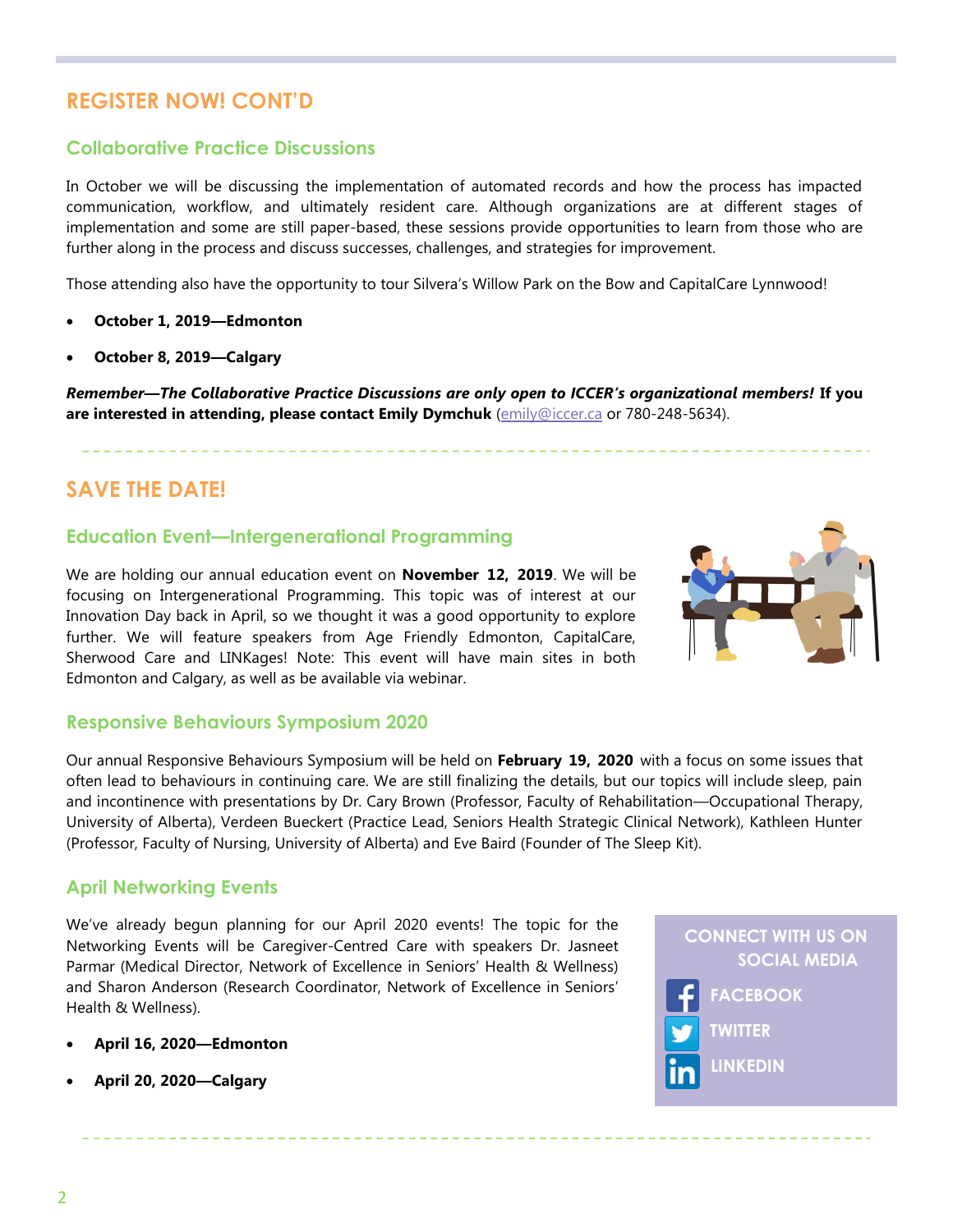## **WELCOME OUR NEW MEMBERS!**

ICCER is excited to welcome our new and first Associate Members, Berry Architecture + Associates and BioAlberta!



[Berry Architecture + Associates](http://www.berryarchitecture.ca/) have a client-focused approach to delivering thoughtful architectural solutions across the province and Western Canada. In June 2019 they received the Over 50s Housing/Healthcare Award for "Most Outstanding Seniors' Housing Architect in 2018."

[BioAlberta](https://www.bioalberta.com/) works collaboratively to promote Alberta's life science sectors locally, nationally and internationally. Their vision is "a thriving and competitive life sciences industry that fuels key sectors of Alberta's economy." BioAlberta has membership from a variety of sectors including academic and research institutions and medical devices and technology.

# **BECOME AN ASSOCIATE MEMBER OF ICCER**

*Who is eligible for Associate Membership?* Organizations with an interest in supporting and improving continuing care in Alberta, but who are not continuing care provider organizations, post-secondary institutions, or regulatory bodies.

*What are the benefits of Associate Membership?* Benefits are similar to, but not as extensive as those for Organizational Members. Associate Members will not participate in the governance of ICCER but will receive…

- The opportunity to network and collaborate with like-minded organizations in both formal and informal ways;
- The ability for researchers and providers to discuss continuing care research needs;
- The opportunity for staff to join meaningful Communities of Practice (CoPs) in order to learn and collaborate;
- Limited free attendance to all ICCER events (no more than 5 registrations in-person or webinar link/event), unless a charge is required, in which case members pay a reduced fee;
- Pre-registration for major education events;
- Resources and information sent weekly;
- Associate Members-only website that includes knowledge synthesis documents (to help inform best practice), CoP information, ICCER event summaries, and publications that most organizations would not otherwise be able to access; and
- The monthly e-Newsletter

#### **SIGN-UP FOR FUTURE EVENT INVITATIONS!**

If you would like to receive future email invitations to ICCER events, **click on the link** to be added to our distribution list!

**[Click here to subscribe!](https://visitor.r20.constantcontact.com/manage/optin?v=001MqUcqqvjwLD850nipaor0HtdI1Y9d8ED2u9ivDzRV7Gp5uTyf2p54vfsufOQXL7BcGZnnLM-9yRAw3TIqncd_CNV4yZzfE9gE8XUs-KE6So%3D)**